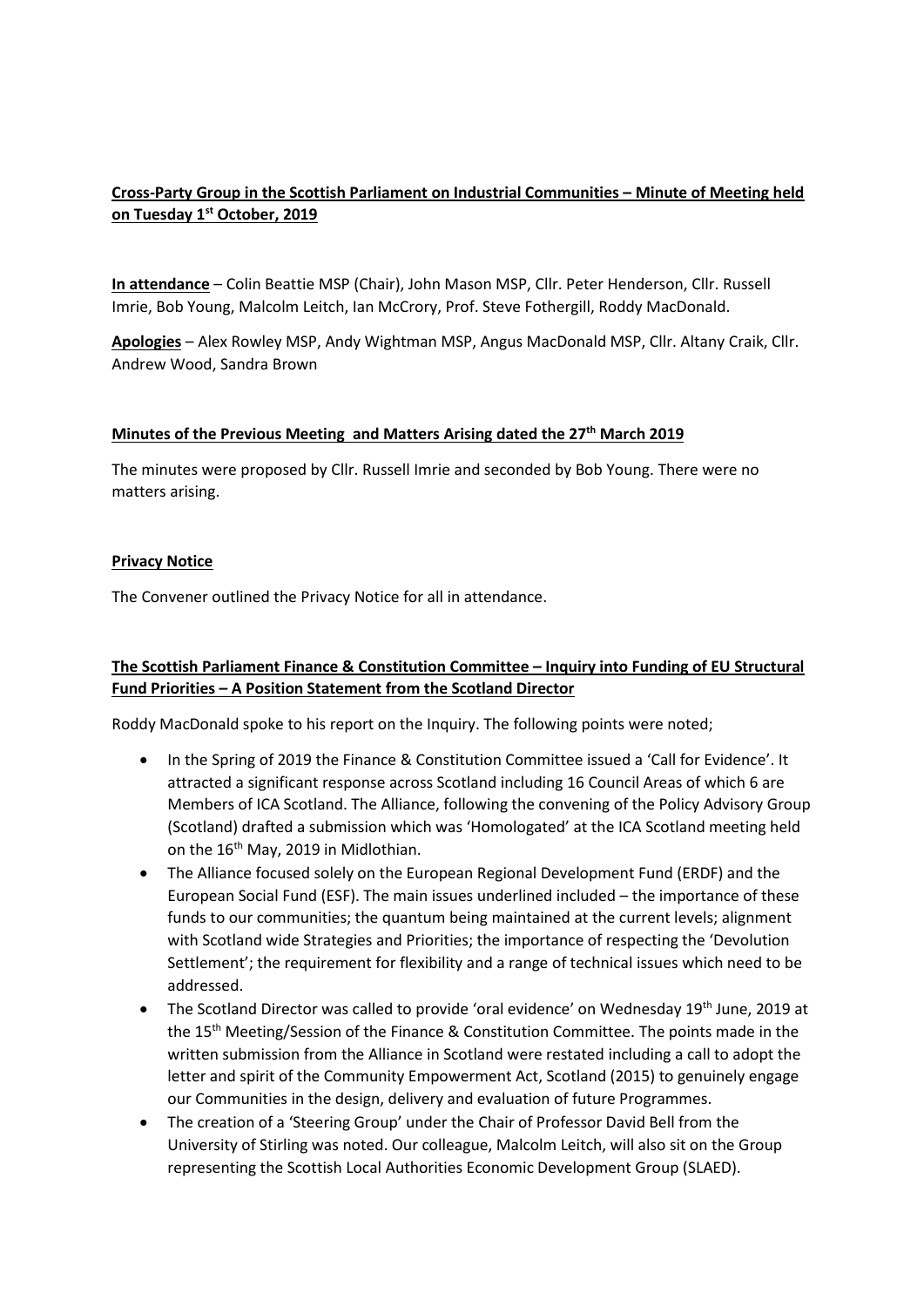• Finally, it was agreed that a formal response would be submitted through the Industrial Communities Alliance in Scotland.

## **The Stronger Towns Fund – Where sits Scotland?**

Roddy MacDonald spoke to his report on the Stronger Towns Fund. The following points were noted;

- The announcement from the Ministry of Housing, Communities and Local Government on the  $4<sup>th</sup>$  March, 2019 indicated that there would be a new Stronger Towns Fund of £1.6bn up until 2026. The Secretary of State, James Brokenshire MP, stated that the UK Government will seek to ensure that Towns in Scotland will benefit from the new funding and that they will confirm the additional funding in due course to reflect this new funding in England.
- On the 26<sup>th</sup> April, 2019 Colin Beattie MSP, Convener of the Cross-Party Group on Industrial Communities, wrote to Derek Mackay MSP, Cabinet Secretary for Finance, Economy and Fair Work. The correspondence sought to note the potentially positive impact on our communities of such a fund and outlined a number of funding allocation scenarios. In short, he emphasised that the formula through which Scotland's allocation from the Stronger Towns Fund might be calculated could have significant consequences for our Communities.
- On the 16th May, 2019 a detailed response was received from the Cabinet Secretary. He indicated that the Barnett Formula is the standard mechanism for calculating the consequential funding flows that come to Scotland, as set out in the Statement of Funding Policy. He also confirmed that *"My officials will continue to press the UK Government to ensure that Scotland receives its fair share of any additional funding; and, in the meantime, we will continue to invest in and support our town centres to thrive and flourish."*
- The current position was noted by the Group and will continue to be under careful consideration as we move forward.

#### **State Aid role in rebuilding Industry and the Regions – Presentation by Prof. Steve Fothergill**

Prof. Steve Fothergill provided a comprehensive overview of the current position. He underlined the following points;

- State Aid is potentially a key tool in strengthening the industrial base of the UK and in rebuilding the economies of less prosperous regions and local areas.
- This is a good moment to take a close look at how State Aid is used in the UK because Brexit raises key questions about how the EU's rules on support for businesses may or may not apply in the future.
- Under the present EU rules, which apply in the UK, a range of State Aid is allowed where it helps deliver socially desirable objectives. This includes financial support for training, R&D, environmental protection and regional development.
- In 2017 the latest year for which figures are available the UK spent around £7.3bn on State Aid. This represented 0.37% of GDP – half the EU average, and far less than in France or Germany.
- Most UK spending on State Aid currently goes on 'contracts for difference' for renewable energy projects, on R&D, on loan support for small firms and on tax relief for the film and television industry.